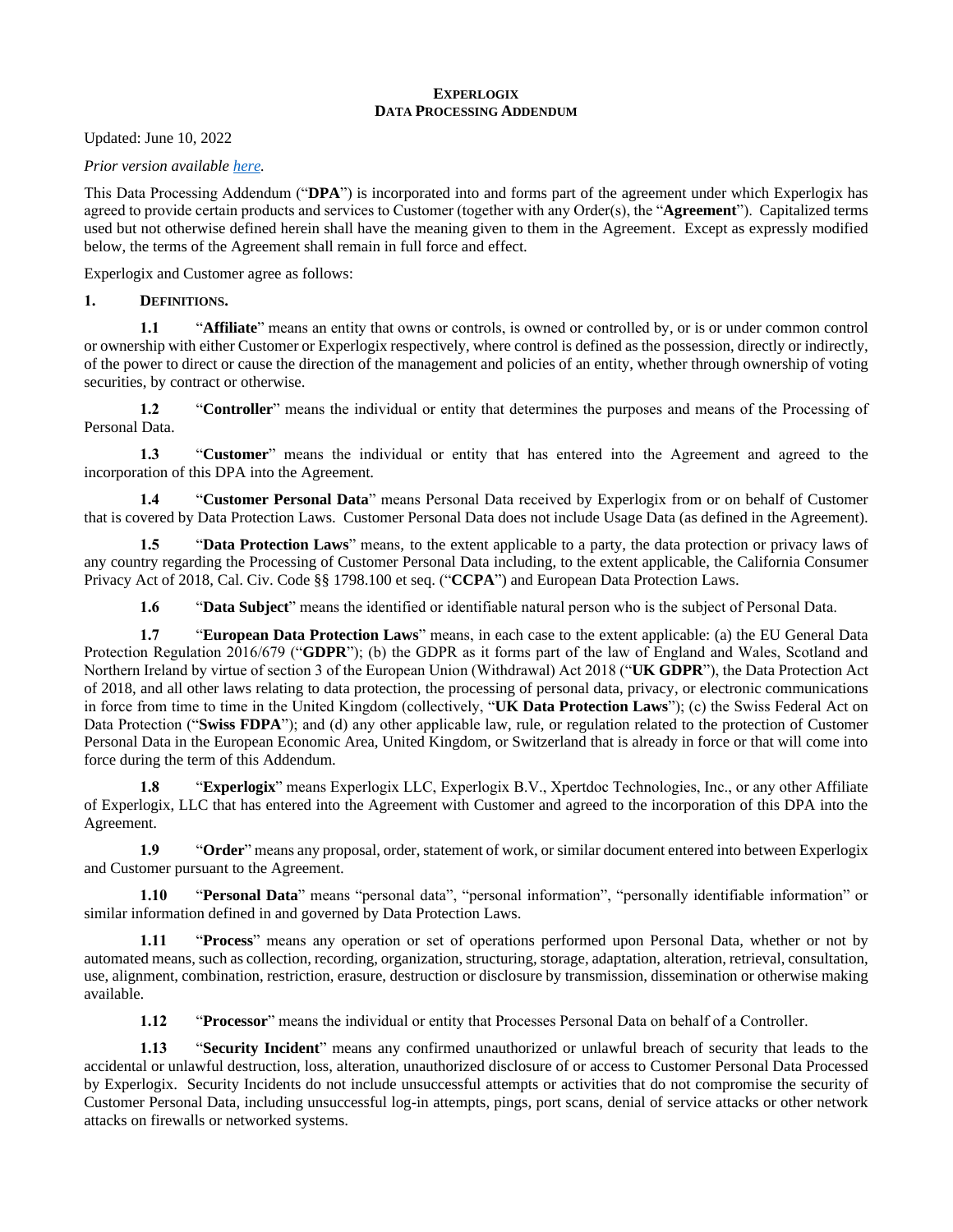**1.14** "**Sensitive Personal Data**" means any of the following: (i) credit, debit or other payment card data subject to the Payment Card Industry Data Security Standards or other financial account numbers or credentials; (ii) patient, medical or other protected health information regulated by the Health Insurance Portability and Accountability Act; (iii) social security numbers, driver's license numbers, passport numbers, or other government ID numbers; (iv) any information deemed to be "special categories of data" as defined under European Data Protection Laws; or (v) other Personal Data deemed "sensitive" and subject to regulation or protection under the Gramm-Leach-Bliley Act, Children's Online Privacy Protection Act, or other Data Protection Laws.

**1.15** "**Services**" means the products and services that Experlogix has agreed to provide to Customer under the Agreement.

**1.16** "**Standard Contractual Clauses**" means, as applicable, Module Two (Transfer controller to processor) or Module Three (Transfer processor to processor) of the standard contractual clauses approved by the European Commission's implementing decision (C(2021)3972) of 4 June 2021 on standard contractual clauses for the transfer of personal data to third countries pursuant to Regulation (EU) 2016/678 or the European Parliament and of the Council (available at: [https://eur](https://eur-lex.europa.eu/eli/dec_impl/2021/914/oj?uri=CELEX:32021D0914&locale=en)[lex.europa.eu/eli/dec\\_impl/2021/914/oj?uri=CELEX:32021D0914&locale=en\)](https://eur-lex.europa.eu/eli/dec_impl/2021/914/oj?uri=CELEX:32021D0914&locale=en), as supplemented or modified by Appendix 3.

**1.17** "**Subprocessor**" means any Processor appointed by Experlogix to Process Customer Personal Data on behalf of Customer under the Agreement.

**1.18** "**Supervisory Authority**" means an independent competent public authority established or recognized under Data Protection Laws.

**1.19** "**User**" has the meaning given in the Agreement or, if not defined in the Agreement, means any person authorized by Customer to access or use the Services.

# **2. PROCESSING OF CUSTOMER PERSONAL DATA.**

**2.1 Roles of the Parties; Compliance**. The parties acknowledge and agree that, as between the parties, with regard to the Processing of Customer Personal Data under the Agreement Customer is a Controller and Experlogix is a Processor of Customer Personal Data. Each party will comply with the obligations applicable to it in such role under Data Protection Laws with respect to the Processing of Customer Personal Data.

**2.2 Customer Instructions**. Experlogix will Process Customer Personal Data only (a) in accordance with Customer's documented instructions, including the instructions set forth in the Agreement and this DPA and any instructions initiated by Users via the Services; (b) as necessary to provide the Services and prevent or address technical problems with the Services or violations of the Agreement or this DPA; or (c) as required by applicable law. Customer's instructions shall comply with Data Protection Laws and be duly authorized, with all necessary rights, permissions, and consents secured. Appendix 1 sets out a description of Experlogix's Processing of Customer Personal Data.

**2.3 Processing Subject to the CCPA**. Experlogix shall not (a) sell (as defined in the CCPA) any Customer Personal Data; (b) retain, use, or disclose any Customer Personal Data for any purpose other than for the specific purpose of providing the Services as described in Section 2.2 or as otherwise permitted by the CCPA, including retaining, using, or disclosing Customer Personal Data for a commercial purpose (as defined in the CCPA) other than provision of the Services; or (c) retain, use, or disclose the Customer Personal Data outside of the direct business relationship between Experlogix and Customer. Experlogix hereby certifies that it understands its obligations under this Section 2.3 and will comply with them. Notwithstanding anything in the Agreement, the parties acknowledge and agree that Experlogix's access to Customer Personal Data does not constitute part of the consideration exchanged by the parties in respect of the Agreement.

**2.4 No Sensitive Personal Data.** Customer specifically agrees not to use the Services to collect, store, transmit, or otherwise Process any Sensitive Personal Data. Experlogix shall have no liability under the Agreement (including this DPA) for Sensitive Personal Data, notwithstanding anything to the contrary herein.

## **3. SECURITY**.

**3.1 Experlogix Personnel**. Experlogix shall take reasonable steps to ensure that Experlogix personnel that Process Customer Personal Data (a) access Customer Personal Data only to the extent necessary to perform Experlogix's Processing obligations under this DPA and the Agreement; (b) are bound by appropriate confidentiality obligations with respect to Customer Personal Data; and (c) are subject to appropriate training relating to the Processing of Customer Personal Data.

**3.2 Security Measures**. Taking into account the state of the art, the costs of implementation and the nature, scope, context, and purposes of Processing as well as the risk of varying likelihood and severity for the rights and freedoms of natural persons, Experlogix shall implement appropriate technical and organizational measures to ensure a level of security appropriate to the risk, in accordance with the security standards in Appendix B (the "**Security Measures**"). Customer acknowledges that the Security Measures may be updated from time to time upon reasonable notice to Customer to reflect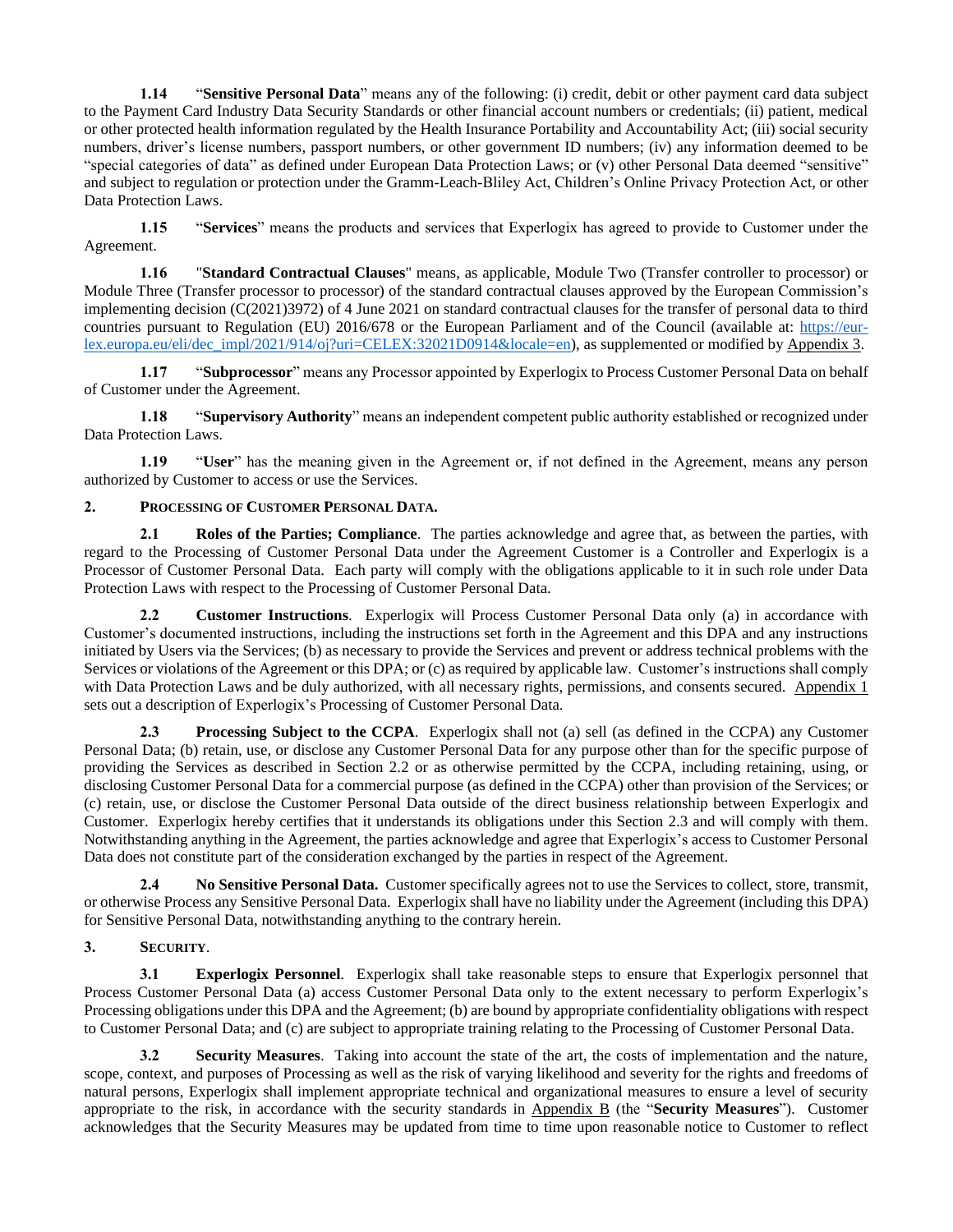process improvements or changing practices, provided that the modifications will not materially decrease Experlogix's security obligations hereunder.

**3.3 Security Incidents**. Upon becoming aware of a confirmed Security Incident, Experlogix will (a) notify Customer of the Security Incident without undue delay after becoming aware of the Security Incident and (b) take reasonable steps to identify the cause of such Security Incident, minimize harm, and prevent a recurrence. Notifications made pursuant to this Section 3.3 will describe, to the extent possible, details of the Security Incident, steps taken to mitigate the potential risks, and steps Experlogix recommends Customer take to address the Security Incident. Experlogix's notification of or response to a Security Incident under this Section 3.3 will not be construed as an acknowledgement by Experlogix of any fault or liability with respect to the Security Incident.

**3.4 Customer Responsibilities**. Customer agrees that, without limitation of Experlogix's obligations under this Section 3, Customer is solely responsible for its and its Users' use of the Services, including (a) making appropriate use of the Services to ensure a level of security appropriate to the risk in respect of the Customer Personal Data; (b) securing the account authentication credentials, systems, and devices Customer uses to access the Services; and (c) determining the type and substance of Customer Personal Data. Customer is responsible for reviewing the information made available by Experlogix relating to data security and making an independent determination as to whether the Services meet Customer's requirements and legal obligations under Data Protection Laws.

## **4. SUBPROCESSORS.**

**4.1 Authorization.** Customer (a) specifically authorizes Experlogix to engage its Affiliates as Subprocessors, and (b) generally authorizes Experlogix to engage third parties as Subprocessors as Experlogix considers reasonably appropriate for the Processing of Customer Personal Data.

**4.2 Subprocessor List.** A list of Experlogix's Subprocessors, including their functions and locations, is available upon written request of Customer and may be updated by Experlogix from time to time in accordance with this DPA.

**4.3 New Subprocessors; Right to Object.** Experlogix shall notify Customer of the addition or replacement of any Subprocessor and Customer may, on reasonable grounds, object to a Subprocessor by notifying Experlogix in writing within ten (10) days of receipt of Experlogix's notification, giving reasons for Customer's objection. Upon receiving such objection, Experlogix shall: (a) work with Customer in good faith to make available a commercially reasonable change in the provision of the Services which avoids the use of that proposed Subprocessor; and (b) where such change cannot be made within ten (10) days of Experlogix's receipt of Customer's notice, Customer may by written notice to Experlogix with immediate effect terminate the portion of the Agreement or relevant Order to the extent that it relates to the Services which require the use of the proposed Subprocessor. This termination right is Customer's sole and exclusive remedy to Customer's objection of any Subprocessor appointed by Experlogix.

**4.4 Subprocessor Engagement.** Experlogix shall require all Subprocessors to enter into an agreement with equivalent effect to the Processing terms contained in this DPA. Experlogix shall remain responsible for the acts and omissions of each Subprocessor.

## **5. DATA SUBJECT RIGHTS.**

Experlogix will (taking into account the nature of the Processing of Customer Personal Data) provide Customer with selfservice functionality through the Services or other reasonable assistance as necessary for Customer to perform its obligations under Data Protection Laws to fulfill requests by Data Subjects to exercise their rights under Data Protection Laws, provided that Experlogix may charge Customer on a time and materials basis in the event that Experlogix considers, in its reasonable discretion, that such assistance is onerous, complex, frequent, or time consuming. If Experlogix receives a request from a Data Subject under any Data Protection Laws in respect to Customer Personal Data, Experlogix will advise the Data Subject to submit the request to Customer and Customer will be responsible for responding to any such request.

# **6. DATA PROTECTION IMPACT ASSESSMENT AND PRIOR CONSULTATION.**

In the event that Customer considers that the Processing of Customer Personal Data requires a privacy impact assessment to be undertaken or requires assistance with any prior consultations to any Supervisory Authority, following written request from Customer, Experlogix shall use reasonable commercial efforts to provide relevant information and assistance to Customer to fulfil such request, taking into account the nature of Experlogix's Processing of Customer Personal Data and the information available to Experlogix.

## **7. RELEVANT RECORDS AND AUDIT RIGHTS.**

**7.1 Review of Reports.** Experlogix will make available to Customer all information reasonably necessary to demonstrate compliance with the obligations set out in this DPA and allow for and contribute to reviews of relevant records by making available to Customer Experlogix's most recent SOC 2 or similar audit report or certification ("**Reports**"). The Reports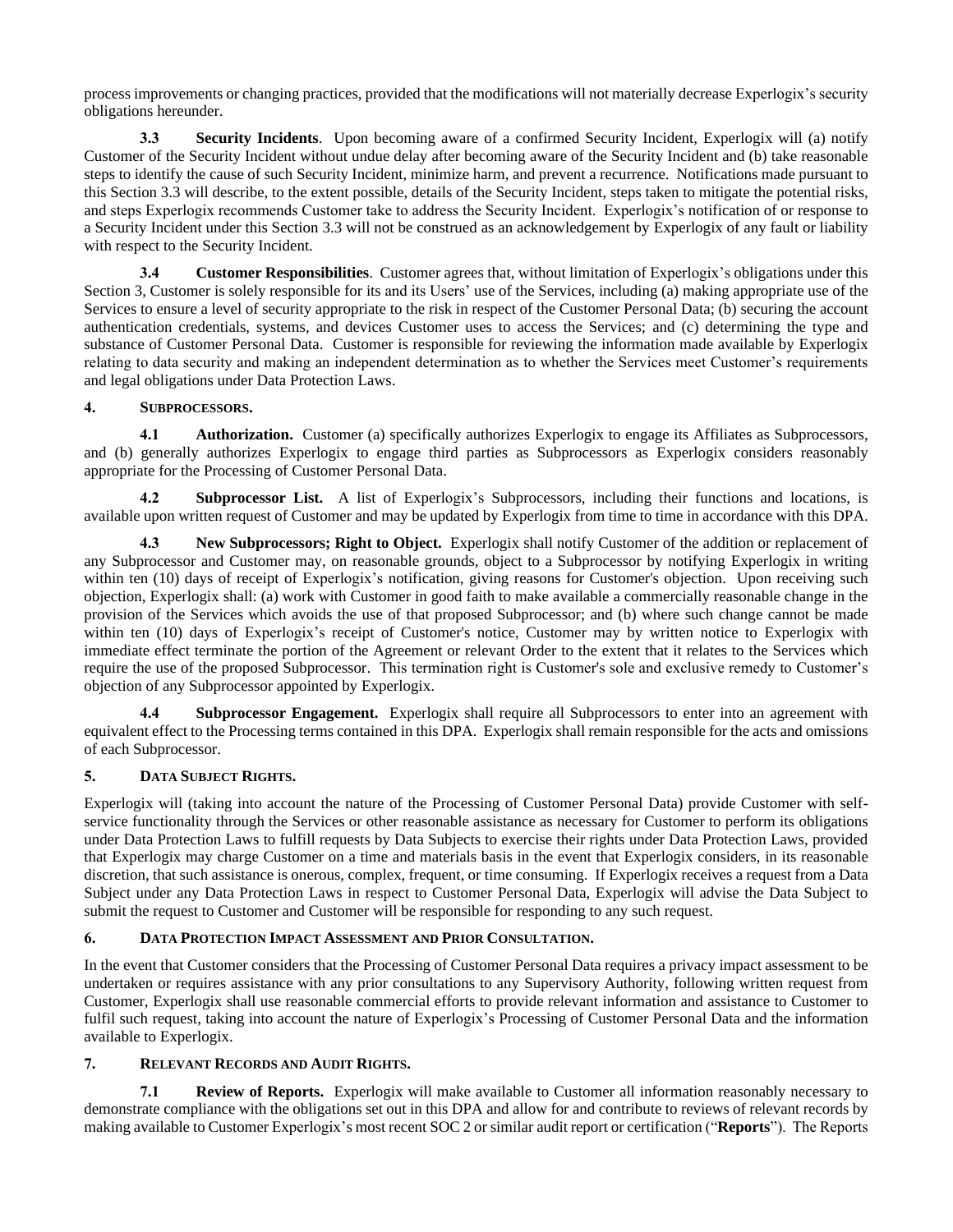will be made available to Customer upon written request no more than annually subject to the confidentiality obligations of the Agreement or a mutually-agreed non-disclosure agreement.

**7.2 Audits.** If Customer requires information for its compliance with Data Protection Laws in addition to the Reports, at Customer's sole expense and to the extent Customer is unable to access the additional information on its own, Experlogix will allow for and cooperate with Customer or an auditor mandated by Customer ("**Mandated Auditor**"), provided that: (a) Customer provides Experlogix with reasonable advance written notice including the identity of any Mandated Auditor, which shall not be a competitor of Experlogix, and the anticipated date and scope of the audit; (b) Experlogix approves the Mandated Auditor by notice to Customer, with such approval not to be unreasonably withheld; (c) the audit is conducted during normal business hours and in a manner that does not have any adverse impact on Experlogix's normal business operations; (d) Customer or any Mandated Auditor complies with Experlogix's standard safety, confidentiality, and security procedures in conducting any such audits; (e) any records, data, or information accessed by Customer or any Mandated Auditor in the performance of any such audit will be deemed to be the Confidential Information of Experlogix; and (f) Customer may initiate such audit not more than once per calendar year unless otherwise required by a Supervisory Authority.

**7.3 Results of Audits.** Customer will promptly notify Experlogix of any non-compliance discovered during the course of an audit and provide Experlogix any audit reports generated in connection with any audit under this Section 6, unless prohibited by Data Protection Laws or otherwise instructed by a Supervisory Authority. Customer may use the audit reports only for the purposes of meeting Customer's regulatory audit requirements and confirming that Experlogix's Processing of Customer Personal Data complies with this DPA.

# **8. DATA TRANSFERS.**

**8.1 Data Processing Facilities**. Experlogix may, subject to Sections 8.2, Process Customer Personal Data in the United States or anywhere Experlogix or its Subprocessors maintains facilities. Subject to Experlogix's obligations in this Section 8, Customer is responsible for ensuring that its use of the Services comply with any cross-border data transfer restrictions of Data Protection Laws.

**8.2 Standard Contractual Clauses**. If Customer transfers Customer Personal Data to Experlogix that is subject to European Data Protection Laws, and such transfer is not subject to an alternative adequate transfer mechanism under European Data Protection Laws or otherwise exempt from cross-border transfer restrictions, then Customer (as "data exporter") and Experlogix (as "data importer") agree that the applicable terms of the Standard Contractual Clauses shall apply to and govern such transfer and are hereby incorporated herein by reference. In furtherance of the foregoing, the parties agree that: (a) the execution of this Addendum shall constitute execution of the applicable Standard Contractual Clauses as of the Addendum Effective Date; (b) the relevant selections, terms, and modifications set forth in Appendix 3 shall apply, as applicable; and (c) the Standard Contractual Clauses shall automatically terminate once the Customer Personal Data transfer governed thereby becomes lawful under European Data Protection Laws in the absence of such Standard Contractual Clauses on any other basis.

## **9. DELETION OR RETURN OF CUSTOMER PERSONAL DATA.**

Unless otherwise required by Data Protection Laws, following termination or expiration of the Agreement Experlogix shall, at Customer's option, delete or return Customer Personal Data and all copies to Customer.

# 10. **GENERAL TERMS.**

This DPA will, notwithstanding the expiration or termination of the Agreement, remain in effect until, and automatically expire upon, Experlogix's deletion of all Customer Personal Data. Should any provision of this DPA be invalid or unenforceable, then the remainder of this DPA shall remain valid and in force. The invalid or unenforceable provision shall be either (a) amended as necessary to ensure its validity and enforceability, while preserving the intent of the provision as closely as possible or, if this is not possible, (b) construed in a manner as if the invalid or unenforceable part had never been contained therein. To the extent of any conflict or inconsistency between this DPA and the other terms of the Agreement, this DPA will govern. Unless otherwise expressly stated herein, the parties will provide notices under this DPA in accordance with the Agreement, provided that all such notices may be sent via email. Any liabilities arising in respect of this DPA are subject to the limitations of liability under the Agreement. This DPA will be governed by and construed in accordance with the governing law and jurisdiction provisions in the Agreement, unless required otherwise by Data Protection Laws.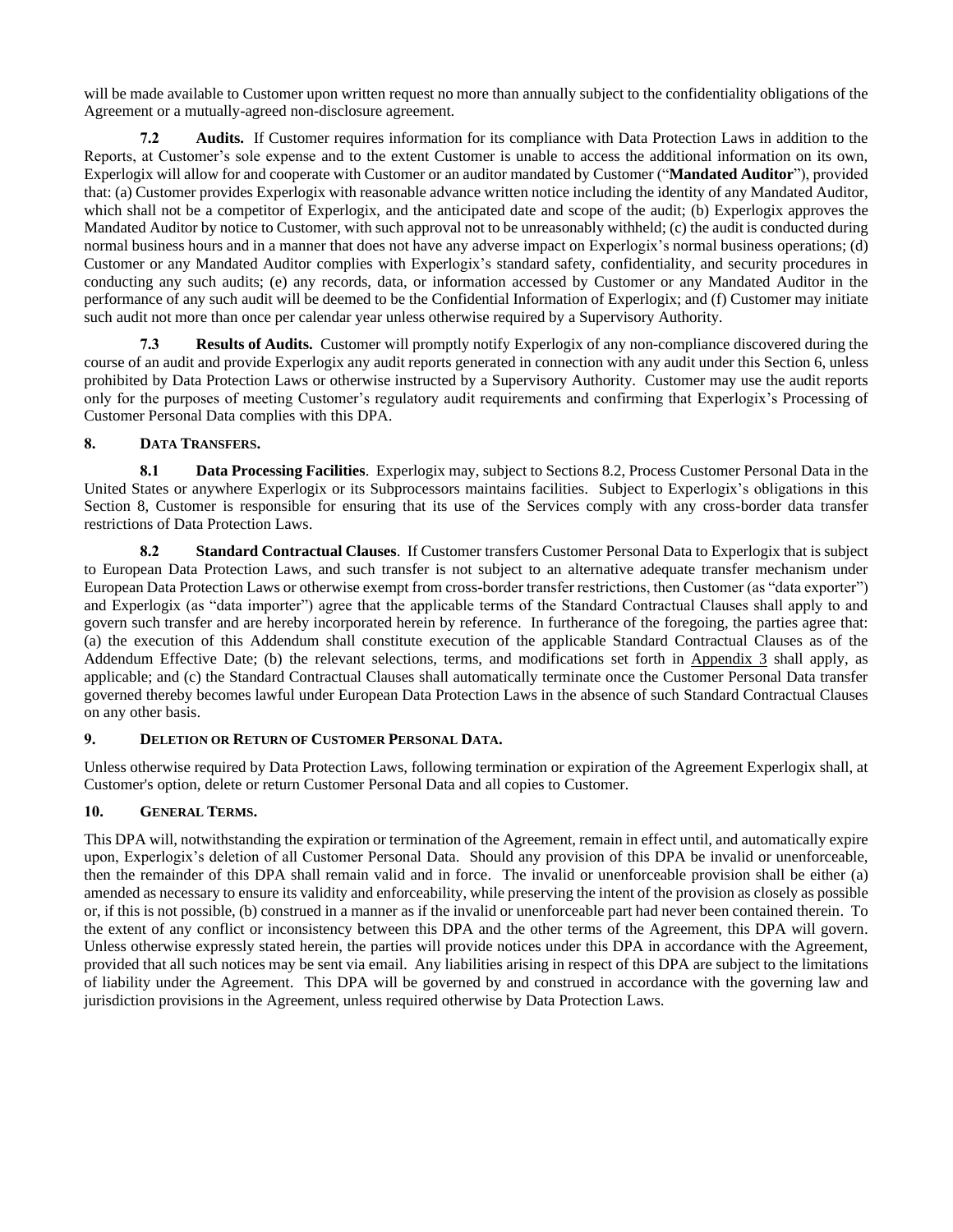#### **APPENDIX 1 SUBJECT MATTER AND DETAILS OF PROCESSING**

This Appendix 1 includes certain details of the Processing of Customer Personal Data as may be required by Data Protection Laws or the Standard Contractual Clauses, as applicable.

#### *Subject matter and duration of the Processing of Customer Personal Data:*

The subject matter and duration of the Processing of Personal Data are set out in the Agreement and this DPA.

## *The nature and purpose of the Processing of Customer Personal Data*

Processing of Customer Personal Data by Experlogix is reasonably required to facilitate or support the provision of the Services as described under the Agreement and this DPA.

#### *Categories of Customer Personal Data:*

The types of Customer Personal Data Processed are determined and controlled by Customer in its sole discretion, and may include name and contact details.

#### *Special/Sensitive Categories of Customer Personal Data:*

N/A

## *Categories of Data Subjects:*

The categories of Data Subject about whom the Customer Personal Data relates are determined and controlled by Customer in its sole discretion, and may include Customer's clients, potential clients, and other business contacts.

#### *Frequency of Customer's transfer of Customer Personal Data:*

On a continuous basis for the term of the Agreement.

# *The period for which Customer Personal Data will be retained, or, if that is not possible, the criteria used to determine that period:*

As set forth in the DPA and the Agreement.

## *For transfers to Subprocessors, the subject matter, nature and duration of the Processing of Customer Personal Data:*

As set forth in the DPA and the Agreement.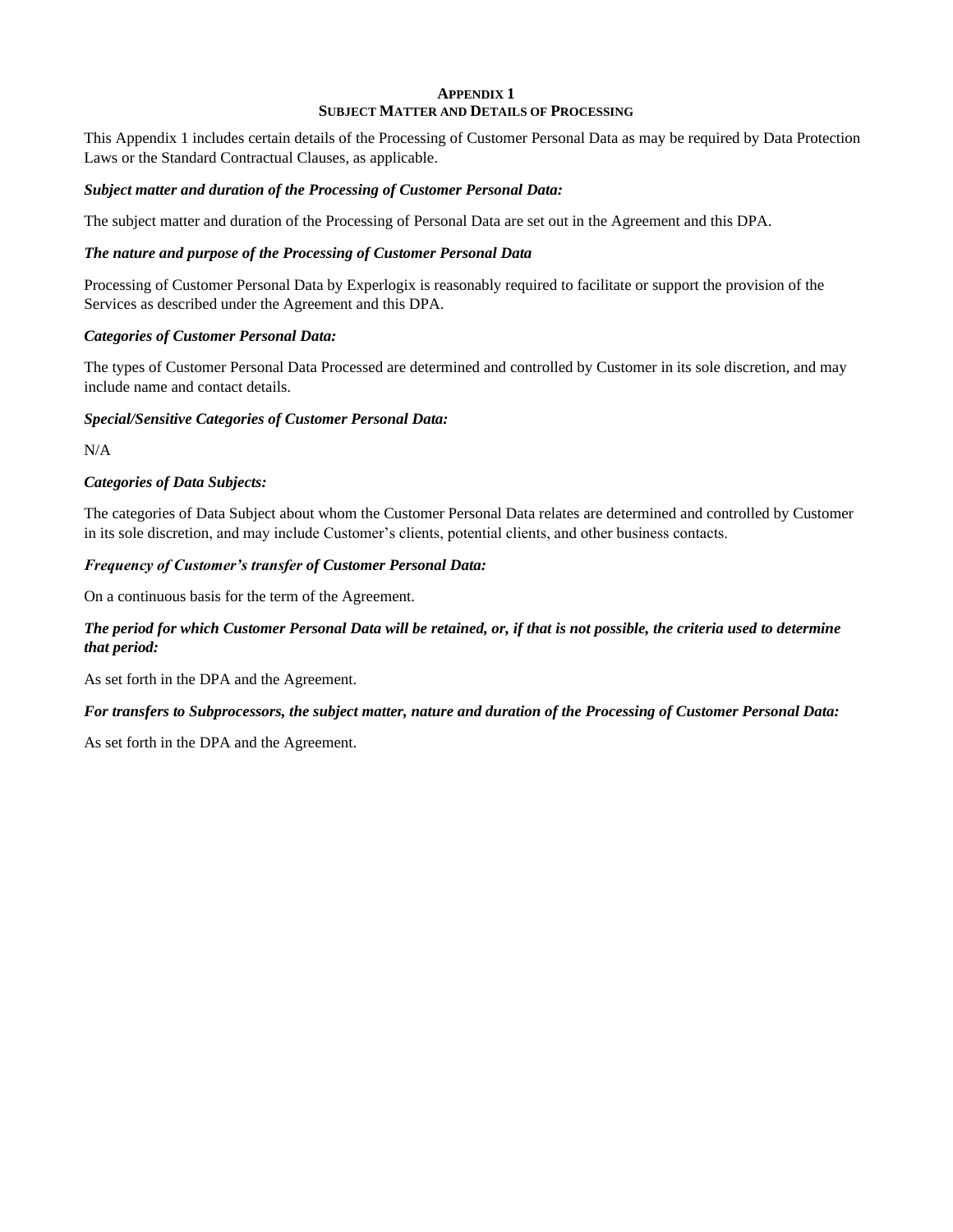## **APPENDIX 2 SECURITY MEASURES**

## **A. Experlogix Information Security Program.**

Experlogix has implemented, maintains and complies with information security policies and procedures designed to protect the confidentiality, availability, and integrity of Customer Personal Data and any systems that store or otherwise Process it, which are: (a) aligned with industry-standard control frameworks; (b) approved by executive management; (c) reviewed and updated at least annually; and (d) communicated to all personnel with access to Customer Personal Data.

Experlogix is currently undergoing a SOC 2 audit to verify that the organization's information security program meets or exceeds the rigorous SOC 2 standards for security and availability and complies with SSAE-16 SOC 2 Type I.

## **B. Risk Assessment**.

Experlogix maintains risk assessment procedures for the purposes of periodic review and assessment of risks to the organization, monitoring and maintaining compliance with the organization's policies and procedures, and reporting the condition of the organization's information security and compliance to internal senior management.

# **C. Personnel Training**.

Experlogix trains personnel to maintain the confidentiality, integrity, availability and security of Customer Personal Data, consistent with the terms of the Agreement and Data Protection Laws.

# **D. Vendor Management**.

Prior to engaging Subprocessors and other subcontractors, Experlogix conducts reasonable due diligence and monitoring to ensure subcontractors are capable of maintaining the privacy, confidentiality, security, integrity and availability of Customer Personal Data.

## **E. Access Controls**.

Only authorized personnel and third parties are permitted to access Customer Personal Data. Experlogix maintains logical access controls designed to limit access to Customer Personal Data and relevant information systems (e.g. granting access on a need-to-know basis, use of unique IDs and passwords for all users, periodic review and revoking/changing access when employment terminates or changes in job functions occur).

## **F. Secure User Authentication**.

Experlogix maintains password controls designed to manage and control password strength, expiration, and usage. These controls include prohibiting users from sharing passwords and requiring that passwords controlling access to Customer Personal Data must: (a) be at least eight (8) characters in length and meet minimum complexity requirements; (b) not be stored in readable format on the organization's computer systems; (c) have a history threshold to prevent reuse of recent passwords; and (d) if newly issued, be changed after first use.

## **G. Incident Detection and Response**.

Experlogix maintains policies and procedures to detect and respond to actual or reasonably suspected Security Incidents, and encourages the reporting of such incidents.

## **H. Encryption**.

Experlogix applies industry standard encryption to Customer Personal Data: (a) stored on any medium (i.e., laptops, mobile devices, portable storage devices, file servers and application databases); and (b) transmitted across any public network (such as the Internet) or wirelessly.

## **I. Network Security**.

Experlogix has implement network security controls such as up-to-date firewalls, layered DMZs, updated intrusion detection/prevention systems and other traffic and event correlation procedures designed to protect systems from intrusion and limit the scope of any successful attack.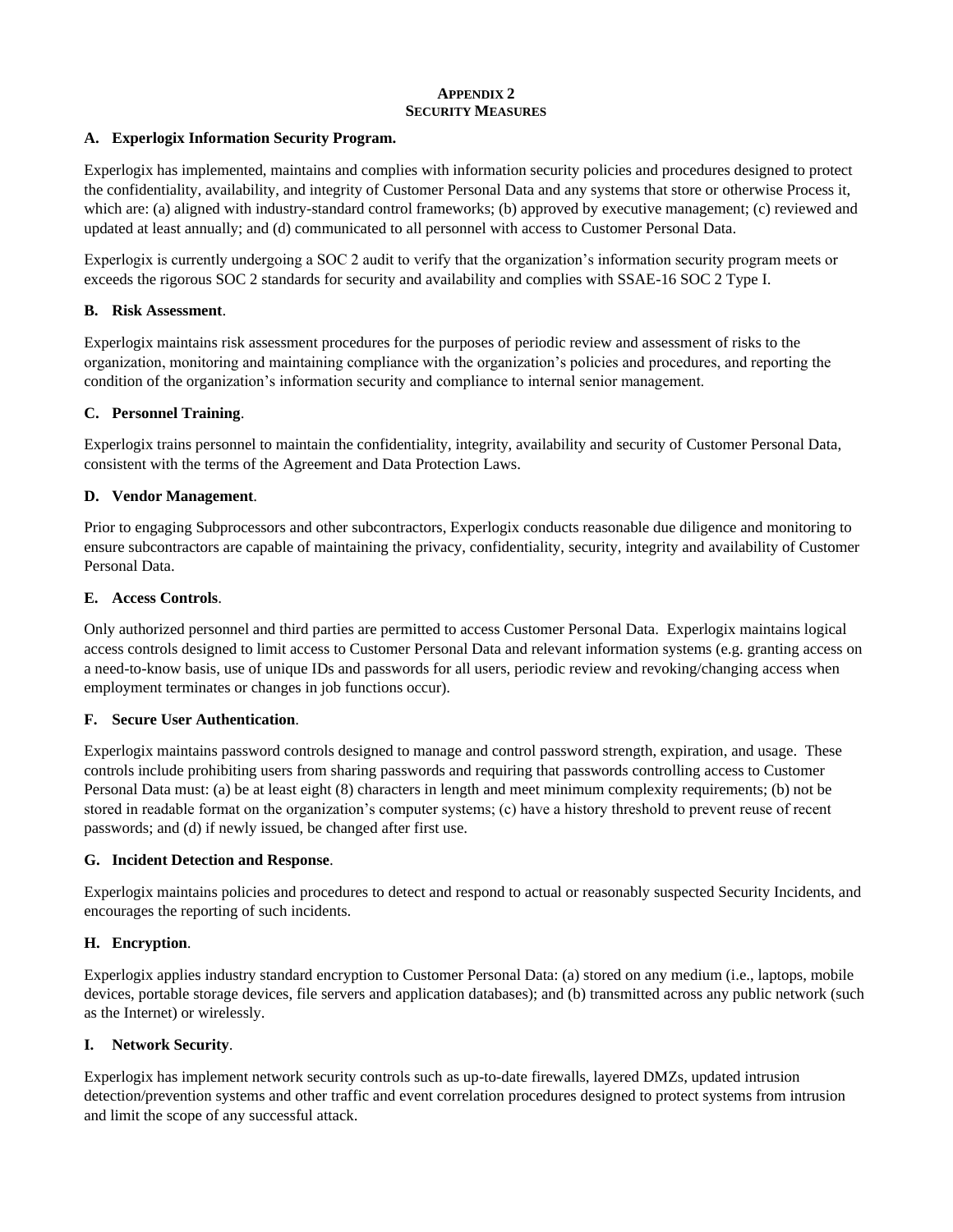## **J. Vulnerability Management**.

To detect, assess, mitigate, remove, and protect against new and existing security vulnerabilities and threats, including viruses, bots, and other malicious code, Experlogix has implemented vulnerability management, threat protection technologies, and scheduled monitoring procedures.

## **K. Change Control**.

Experlogix follows change management procedures and has implemented tracking mechanisms designed to test, approve and monitor all changes to the organization's technology and information assets.

# **L. Physical Security**.

The physical and environmental security of data centers, server room facilities and other areas containing Customer Personal Data is designed to: (a) protect information assets from unauthorized physical access; (b) manage, monitor and log movement of persons into and out of the organization's facilities; and (c) guard against environmental hazards such as heat, fire and water damage.

# **M. Business Continuity and Disaster Recovery**.

Experlogix maintains business continuity and disaster recovery policies and procedures designed to maintain service and recover from foreseeable emergency situations or disasters. This includes the use of commercially reasonable efforts to maintain 99.5% service uptime except for (a) planned downtime or (b) any unavailability caused by circumstances beyond Experlogix's reasonable control (e.g., acts of God, acts of government, acts of terror, Internet service provider failures or delays).